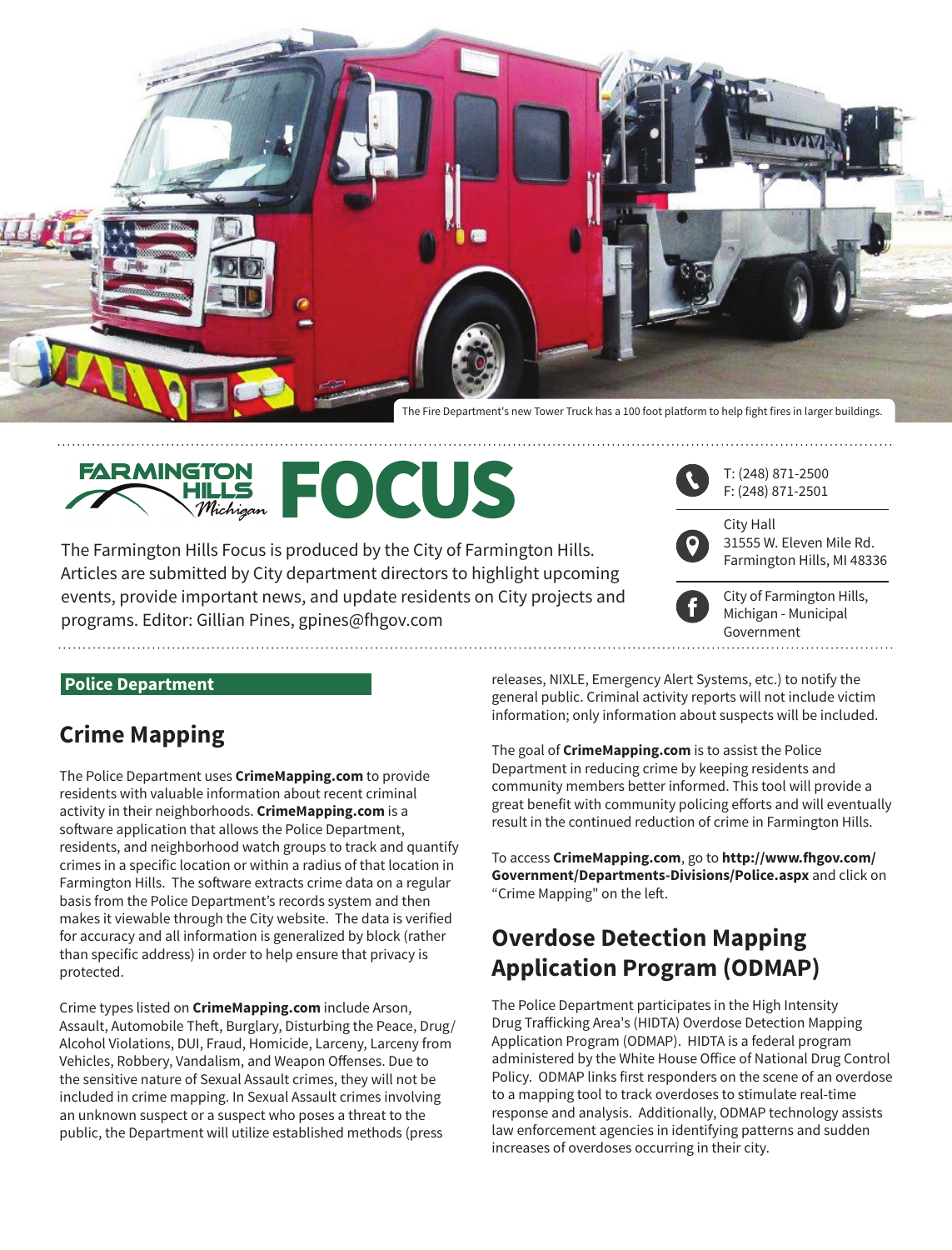

Participating agencies report overdose occurrences in a timely manner to the ODMAP website or mobile application. The information is then mapped and becomes available in real-time for analysis by authorized agency personnel. The data quickly reveals where, when, and how frequently overdoses are happening in the community and across the United States, allowing for the identification of overdose spikes, patterns, and trends. The Farmington Hills Police Department can then coordinate resources with participating agencies and develop

effective strategies for addressing overdose incidents occurring in our community and assist in prevention efforts.

# **Prevention of Opioid Overdose**



Heroin and opioid use continue to be a growing public health concern throughout the United States. To assist in the prevention of opioid overdose deaths in our community, the Farmington Hills Police and Fire Departments continue to carry Naloxone (commonly referred to as "Narcan") and administer it to those in need. In 2017, police officers and paramedics administered Naloxone 53 times, contributing to saving numerous lives.

#### **Fire Department**

# **Fire Department Offers CPR/AED and First Aid Classes**

The Emergency Preparedness Commission (EPC), in cooperation with the Fire Department, will offer American Heart Association Heartsaver® Classes, featuring instruction in CPR/AED (Automated External Defibrillator) and First Aid, from 5:30 to 10 p.m. on selected dates during spring and summer. Classes are open to the public and are held in the upstairs training room at Fire Station #4 at 28711 Drake Road. For specific dates, check **[www.fhgov.com](http://www.fhgov.com)** or call the Fire Department at 248-871-2800.

A \$10 fee covers the cost of the class and materials for residents of Farmington Hills and Farmington. The class and materials fee is \$20 for non-residents. If you require an American Heart Association Certificate of Training, there will be an additional \$20 fee for residents and \$30 fee for non-residents. *Please note – all class participants who are seeking to achieve the Certificate of Training must be physically able to perform CPR/AED, which requires kneeling on the floor and using your arms and hands to perform continuous chest compressions.*

Participants must register and pay fees one week in advance to ensure the proper student to instructor ratio. Registration will

# nixi

**The City of Farmington Hills and the Police Department continue to use NIXLE, the web-based emergency notification system, to engage and notify residents in a variety of situations.** 

**Over the past year, the Police Department used NIXLE on a regular basis for public safety and program announcements and also to alert residents about severe weather, traffic and road closures, and missing persons. Alerts are sent to residents over a variety of communication paths including voice, SMS, email, and social media. Several NIXLE subscribers have assisted the Police Department in solving crimes and locating endangered missing persons.**

**In October 2017, NIXLE was used to keep residents informed about the water main break on 14 Mile Road. NIXLE alerts were useful in notifying residents about the boil water alert and about where to obtain bottled water during this crisis.**

be confirmed via email after the fee is received. Individuals who show up without paying the fee seven days in advance will be asked to wait and register for a future class. Participants must be at least 12 years old. To register, call 248-871-2802.

# **Fireworks Ordinance**

Consumer fireworks may be discharged between the hours of 8 a.m. and 12 midnight only on the day before, the day of, and the day after, a national holiday, except on New Year's Day when consumer fireworks may also be discharged between the hours of 12 midnight and 1 a.m.

National holidays are as follows: New Year's Day (January 1); Birthday of Martin Luther King, Jr. (third Monday in January); Washington's Birthday/Presidents' Day (third Monday in February); Memorial Day (last Monday in May); Independence Day (July 4); Labor Day (first Monday in September); Columbus Day (second Monday in October); Veterans Day (November 11); Thanksgiving Day (fourth Thursday in November); and Christmas Day (December 25).

Consumer fireworks shall not be ignited, discharged, or used on public property, including public streets and rights-of-way or on school property, church property or the private property of another, without the express written permission from the person or entity legally in possession and control of that property to undertake such action.

Consumer fireworks shall not be ignited, discharged or used by a person under the influence of alcohol or a controlled substance or a combination of both.

For more information about the Fireworks Ordinance, contact the City Clerk's Office at 248-871-2410.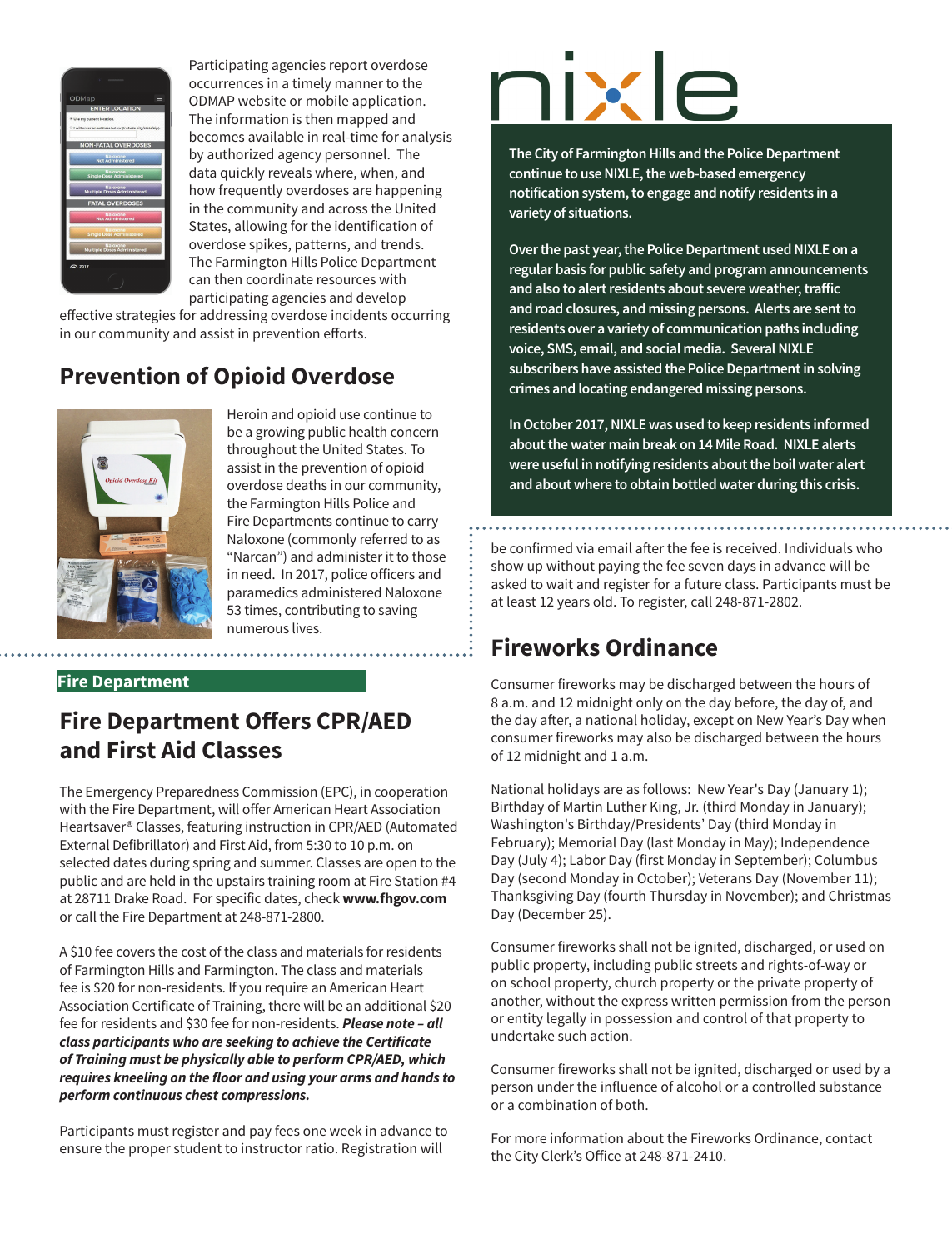# **Severe Weather and Tornado Safety**

Michigan averages 16 tornadoes annually with most occurring April through August between 3 and 9 p.m. (although tornadoes have been known to occur any time of the day or night.) The average Michigan tornado is on the ground less than ten minutes and travels about five miles.

*A Tornado Warning means a tornado has been sighted or is strongly indicated by radar.* A Tornado Watch means there is a strong possibility of a tornado developing in the area. A tornado has not been seen, but conditions are very favorable for one to occur at any moment.

Local Warning Sirens in Oakland County are activated when the National Weather Service issues a Tornado Warning or a Severe Thunderstorm Warning. When sirens are activated, a threeminute tone indicates a tornado has been sighted or is strongly indicated on radar and/or a severe thunderstorm with 70 mph winds or greater is in the area. Seek shelter immediately and listen to the radio or television for more information.

It is important to know that the sirens in Oakland County are an "outdoor" warning system, and are not intended to be heard indoors. All residents are encouraged to have a weather radio for indoor warning; these devices will wake you if you are sleeping.

Regular testing of the sirens will be on the first Saturday March – November at 1 p.m. There is one mid-week test on Wednesday, April 11, 2018 at 1 p.m. for Severe Weather Awareness Week. Sirens are not activated in December, January or February.

#### **Clerk's Office**

## **2018 Election Dates**

Tuesday, August 7, 2018 – Primary Election Tuesday, November 6, 2018 – General Gubernatorial Election

#### **Important Deadlines**

- **Monday, July 2 –** Last day to register to vote in the August Primary Election (City Clerk's Office is open until 4:30 p.m.) You may register at your County or local Clerk's Office or any Secretary of State Branch Office.
- **Saturday, August 4 until 2 p.m.** Last day to request an absent voter ballot to be mailed.
- **Monday, August 6 until 4 p.m.** Last day to request an absent voter ballot in person.Please be sure to bring your Photo I.D. Voters are not allowed to leave with the ballot on this day and must vote the ballot in person at City Hall.

Absent voter ballot applications will be available as of June 1. You may request an application by calling the City Clerk's Office at 248-871-2410 or by downloading a form from the City website. More information on both Elections is available at **[www.fhgov.com](http://www.fhgov.com)**.

## **Notice to Voters – Temporary Precinct Location Changes for the August Primary Election**

Due to building construction taking place at some of the Farmington Public Schools, the following voting Precincts will be temporarily relocated for the August 7, 2018 Primary Election only:

#### *Warner Middle School – Precinct #1 Kenbrook Elementary School – Precinct #10*

Voters located in these Precincts will receive a notice by mail advising them of their temporary voting location. Information will also be available at **[www.fhgov.com](http://www.fhgov.com)** when temporary locations are determined.

## **Update Homeowner Association Contacts**

The City Clerk's Office maintains a list of all Homeowner Associations with contact information. This enables the City to provide contact information to new residents and also to notify Associations of upcoming developments, such as road projects, that may affect your subdivision. Please submit updated contact information to **[dking@fhgov.com](mailto:dking@fhgov.com)** or fax it to the City Clerk at 248-871-2411. Please be sure to do this annually or as officers and contact information changes.

## **Door-to-Door Peddlers/Solicitors**

Spring typically brings out door-to-door peddlers/solicitors. Persons peddling door-to-door selling goods or services must be licensed with the City and have photo identification issued by the City Clerk's Office. Persons may only peddle/solicit between the hours of 10 a.m. and 8 p.m.

There are certain groups that are exempt from the City's licensing provisions, however they still should be able to provide photo ID from their respective organizations and are asked to comply with local time requirements. For questions on licensing, contact the City Clerk's Office at 248-871-2410.

If you do not wish to have peddlers/solicitors come to your door, consider posting a "no peddling/no soliciting" sign on your property. Subdivision associations may also decide to post similar signage to subdivision entrances. Please be advised that State Law dictates that peddling/soliciting cannot be prohibited within the City; however licensed peddlers/solicitors must adhere to City ordinance requirements. The permit process requires applicants to submit a background check for review by the Police Department.

The Police Department reminds residents that you do not have to open your door for a stranger. If the person is peddling, ask them to display their City-issued permit or other ID from their organization. Call the Police Department at 248-871-2600 if you have concerns. It is helpful to provide the name and/or organization the person was representing and also your address or subdivision name.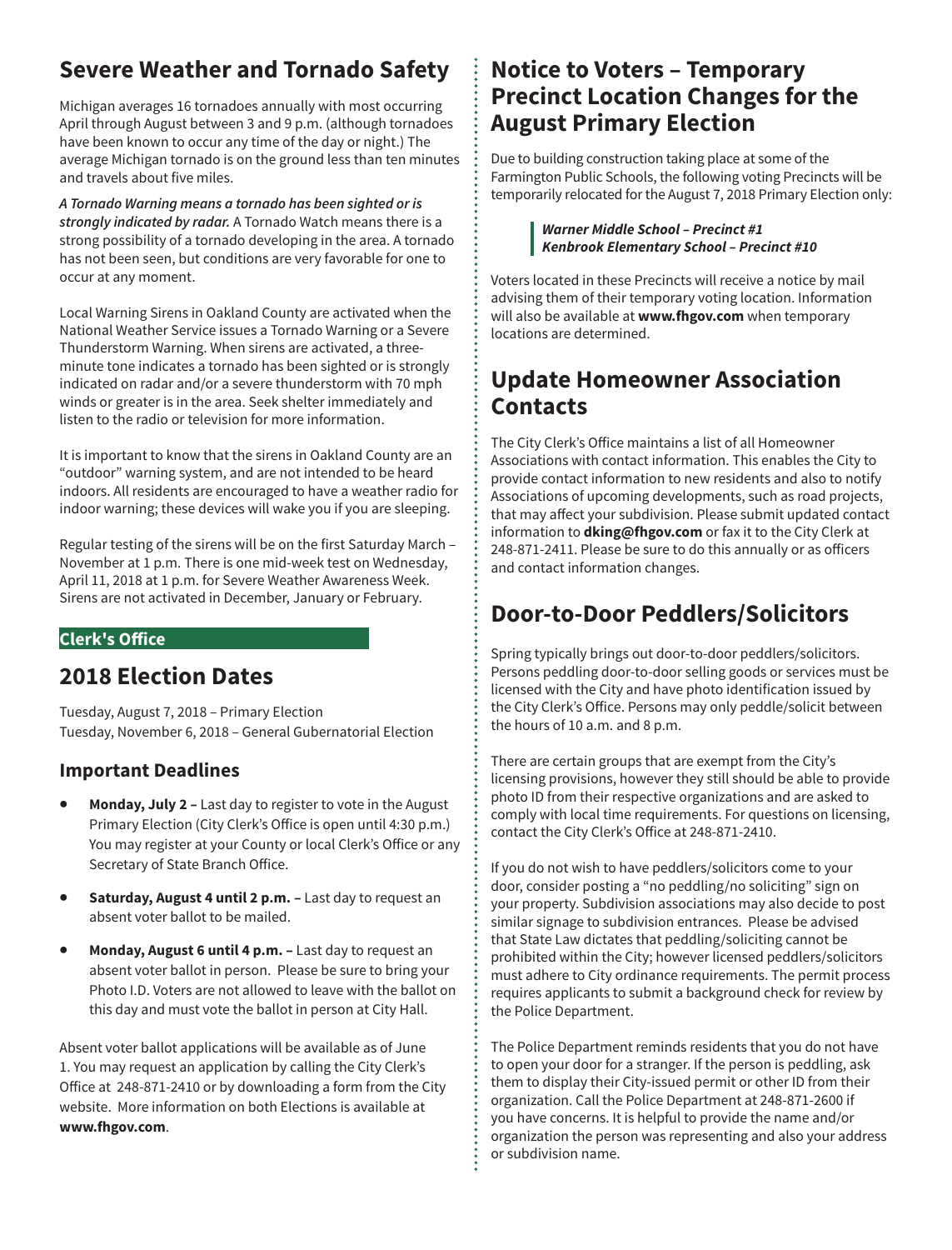#### **Public Services Department**

## **Prevent West Nile Virus**

- Eliminate standing water in toys, buckets, flower pots, tires, pet water bowls, unused pools, birdbaths, clogged rain gutters, and other containers to reduce areas where mosquitoes breed. (Creeks and retention areas that are healthy and running are not considered a prime area for mosquito breeding.)
- Use insect repellant, but follow manufacturers' guidelines and don't use on children younger than two.
- Wear protective clothing such as long sleeves and pants.
- Fix or install window and door screens to help mosquitoproof your home.

For more information, go to **[www.michigan.gov/westnilevirus](http://www.michigan.gov/westnilevirus)**.

# **Plugged Detention Pond?**

Many homeowners' associations are responsible for the maintenance of the storm water detention ponds in their subdivision. It is recommended that detention ponds be inspected and maintained annually to avoid major repairs and maintenance costs. The homeowners' association should be maintaining the pond's inlets and outlets, managing plant overgrowth, and removing debris. Practicing good housekeeping can enhance the detention pond and minimize long-term maintenance.

Associations needing more information can call the Public Services Department at 248-871-2530 or refer to the manual found on the Alliance of Rouge Communities website at **[www.](http://www.allianceofrougecommunities.com) [allianceofrougecommunities.com](http://www.allianceofrougecommunities.com)**. Click on "Documents" at the top of the page, then scroll down to "Public Education Products" and click on "Maintaining Your Detention Pond: A Guidebook for Private Owners in Southeast Michigan."

# **Recycling Dos and Don'ts**

- Don't put unacceptable materials in the recycling cart. Please follow the reference list of allowable materials on the cart lid or listed at **[www.rrrasoc.org](http://www.rrrasoc.org)**. Unacceptable items including garbage, garden hoses, plastic grocery bags, disposable diapers, needles, yard waste, and food waste can cause significant problems in the recycling process, expose employees to health and safety issues, and reduce the productivity of the recycling facility.
- Don't pile extra items next to the recycling cart, only recyclable items that are in the cart will be recycled.
- Do store recycling carts and garbage cans inside the garage or house between collection days, or in the side or rear yards, but please don't store them in front yards.
- Do put all trash, recycling, and yard waste at the curbside by 7 a.m. on the assigned pickup day. All containers must be placed at the curb or edge of the street in front of your home no earlier than 6 p.m. on the evening before your collection day and must be retrieved no later than 12 hours following collection.
- Do keep recycling and garbage containers clean to prevent bins from attracting rodents and other vermin.
- Do check out the "Recycling Widget" on the City website to learn where to recycle, compost or properly dispose of a whole range of items. Go to **[www.fhgov.com](http://www.fhgov.com)**, click on the Resident tab, click on Recycling, then use the search box at the top of the page.
- Do use the free mobile recycling app. Go to the App Store or Google Play and search for "Recycling Authority."

Questions? Call the DPW at 248-871-2850 or visit **[www.fhgov.com](http://www.fhgov.com)**

## **Yard waste pickup starts the week of April 9, 2018 and ends the week of December 3, 2018.**

*Memorial Day – Monday, May 28, 2018* Monday – No collection scheduled Collection one day behind Tuesday – Saturday

*Independence Day – Wednesday, July 4, 2018* Regular collection on Monday and Tuesday Wednesday – No collection scheduled Collection one day behind Thursday – Saturday

*Labor Day – Monday, September 3, 2018* Monday – No collection scheduled Collection one day behind Tuesday – Saturday

*Thanksgiving Day – Thursday, November 22, 2018* Regular collection on Monday – Wednesday Thursday – No collection scheduled Collection one day behind Friday – Saturday

*Christmas Day – Tuesday, December 25, 2018* Regular collection on Monday Tuesday – No collection scheduled Collection one day behind Wednesday – Saturday

### *New Year's Day – Tuesday, January 1, 2019*

Regular collection on Monday Tuesday – No collection scheduled Collection one day behind Wednesday – Saturday

# **Hazardous Materials Drop-Off Day Saturday, May 5, 2018**

In cooperation with Oakland Community College, the City will hold its annual HazMat Day on Saturday, May 5 from 9 a.m. to 2 p.m. at the OCC Orchard Ridge Campus in the northwest parking lot off Farmington Road. Residents of Farmington Hills, Farmington, Novi, South Lyon, Southfield, Walled Lake, Milford, Milford Township, and Wixom are all eligible to participate with a driver's license or other proof of residency. Containers must be labeled, not hold more than five gallons or weigh more than 50 pounds, and be placed in a sturdy box on the floor or in the trunk. Farmington Hills residents may also go to any of the other regional HazMat events listed at [www.rrrasoc.org. Fo](http://www.rrrasoc.org)r a full list of accepted/unaccepted items, go to **[www.rrrasoc.org](http://www.rrrasoc.org)** or call 248-208-2270.